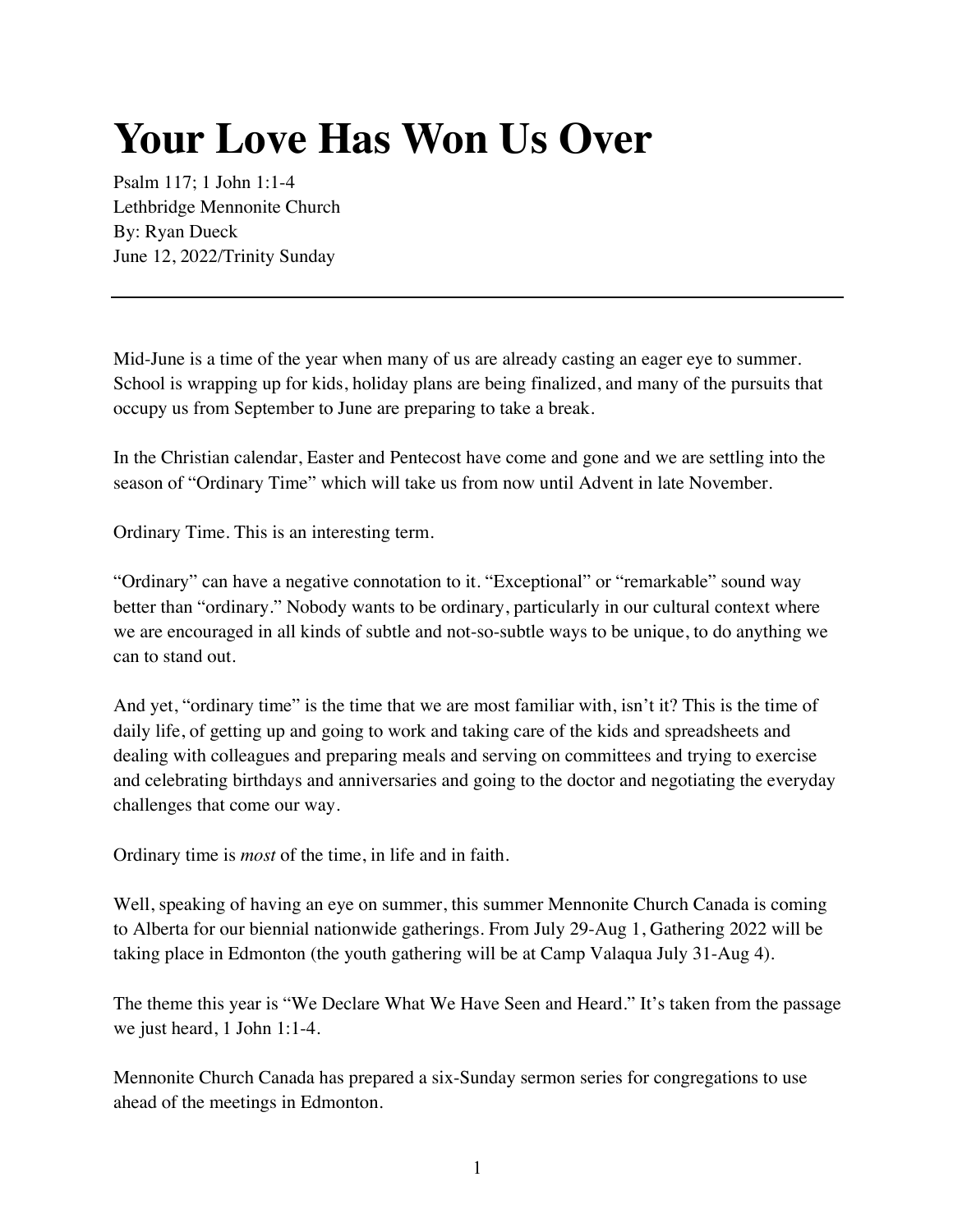We're not going to use all six. But for the next three Sundays in June, we are going to be dipping into this sermon series, and the theme of the conference, talking specifically about what it means to declare the good news of Jesus in our specific cultural context. You'll likely notice some continuity and overlap with some of the themes I spent time on last Sunday.

Hopefully this will be a way to prepare those of us who will be attending the gathering this summer, whether virtually or in person (you can still sign up for either!). I also hope it can be a small way of reinforcing our connections with our broader Mennonite church family across Canada.

I want to begin by reading an introduction to the theme "We Declare" that has been provided by Mennonite Church Canada:

This theme is an important one for us to consider. Our congregations are in flux: many are aging and getting smaller in number, and many are seeking to reimagine themselves in new ways. New Canadian and nontraditional congregations are joining the Mennonite Church, and many congregations are becoming more culturally diverse. At the same time, the role of the church within Canadian society is continually shifting further away from a position of cultural or political importance.

What place does our distinctive Christian message, the gospel, have in a religiously plural and culturally diverse world? How can we speak of our faith in a society of many faiths and no faith, a society that has seen all too well the harm the church can inflict in the name of Jesus?

## **Is it possible in all this to imagine our churches proclaiming and living out a good news that is truly good news for humanity and all creation, even to imagine new believers joining us in following Jesus in his good-news way of love?**

Is it possible? Well, I think we all intuitively know that the answer *has* to be "yes! Of course it's possible!"

And yet, my sense is that many of us—in the Mennonite Church and the Western church more broadly—are uneasy about this idea of declaring what we have seen and heard.

Perhaps we fear being perceived as intolerant or exclusive.

Perhaps we feel guilt for those times when the Christian message has been distorted or used for ends that we don't agree with, or shame for how the church has failed.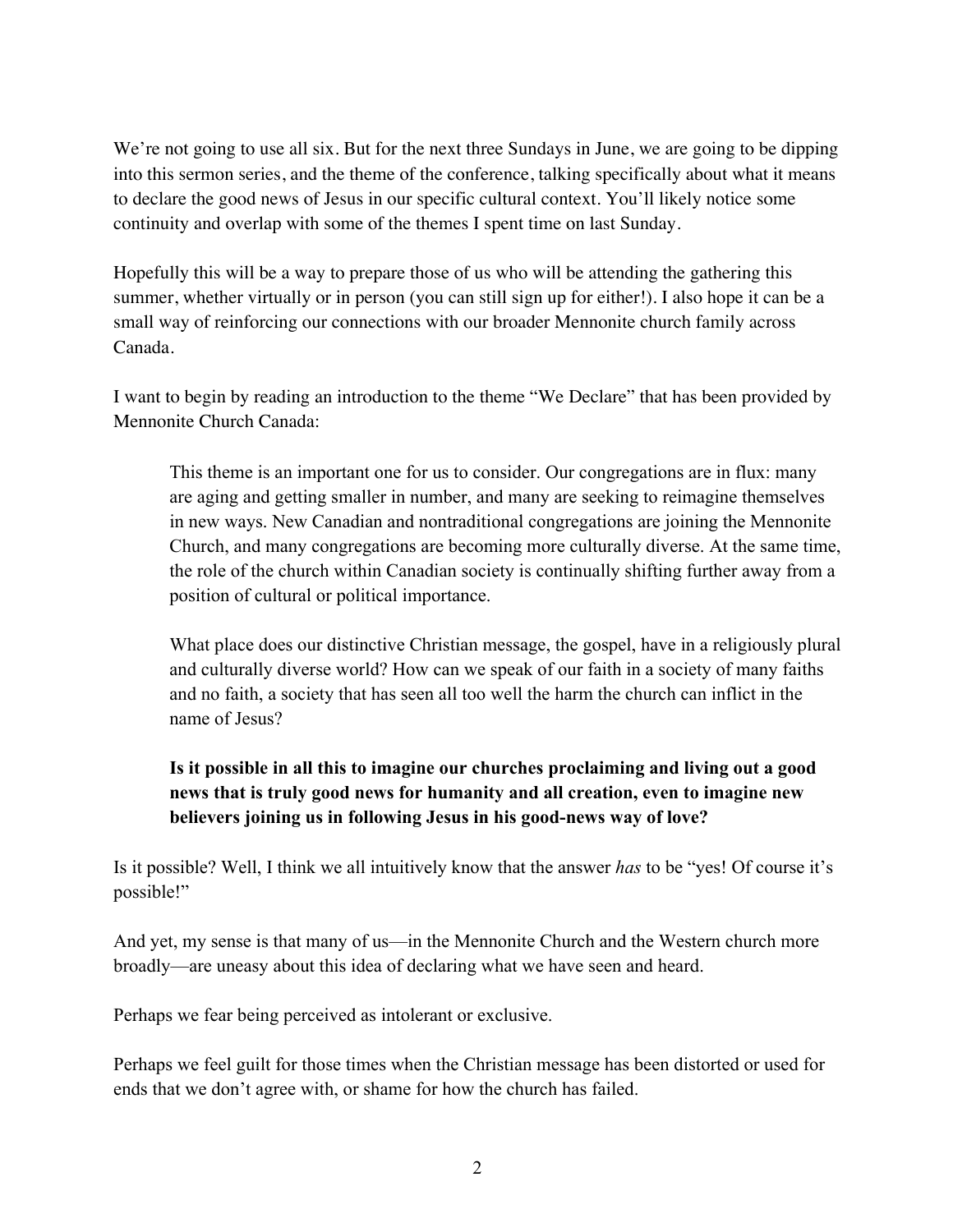Perhaps we just plain old struggle with doubt! We aren't really sure what we believe!

Perhaps we look at a theme like "We declare what we have seen and heard" and think, "hmm, what *have* I seen or heard?"

\*\*\*

Last Sunday, I quoted a term in my sermon that has gained wide traction over the last number of years to describe our unique cultural moment. That term was "disenchantment."

What does this word mean?

It's a term used mainly by philosophers and historians and theologians to describe the fact that faith *feels* different in the twenty first century west than at most other parts of Christian history and even human history, more generally.

Faith no longer *feels* as obvious as it once did. God was once more of a given, a fact of life. There was more social support for belief because everyone had it and everyone supported the institutions that formed and reinforced it.

It would have been hard to find someone in medieval Europe, for example, who didn't believe in God. The idea would have been almost literally unthinkable.

Very simply put: It's easier to believe when everyone else does.

I don't have to tell you that we no longer live in a world where the belief in a transcendent God is obvious or assumed.

The Enlightenment, the Scientific Revolution, the Industrial Revolution, Globalization, the Age of the Internet… over the last few centuries, as human knowledge and technological capacities have expanded, as cultures and religions have come into much closer contact with one another, the world has grown ever less mysterious, ever less "enchanted."

Belief in God, where it remains, is much more individualistic, more selective, more of a "do it yourself" assemblage of whatever beliefs "work for me."

It is no longer a given. No longer just a fact of life. It's an optional extra, for many people. Something that might be useful in helping with mental health or dealing with stress.

This is the disenchanted world that we live in in the twenty-first century.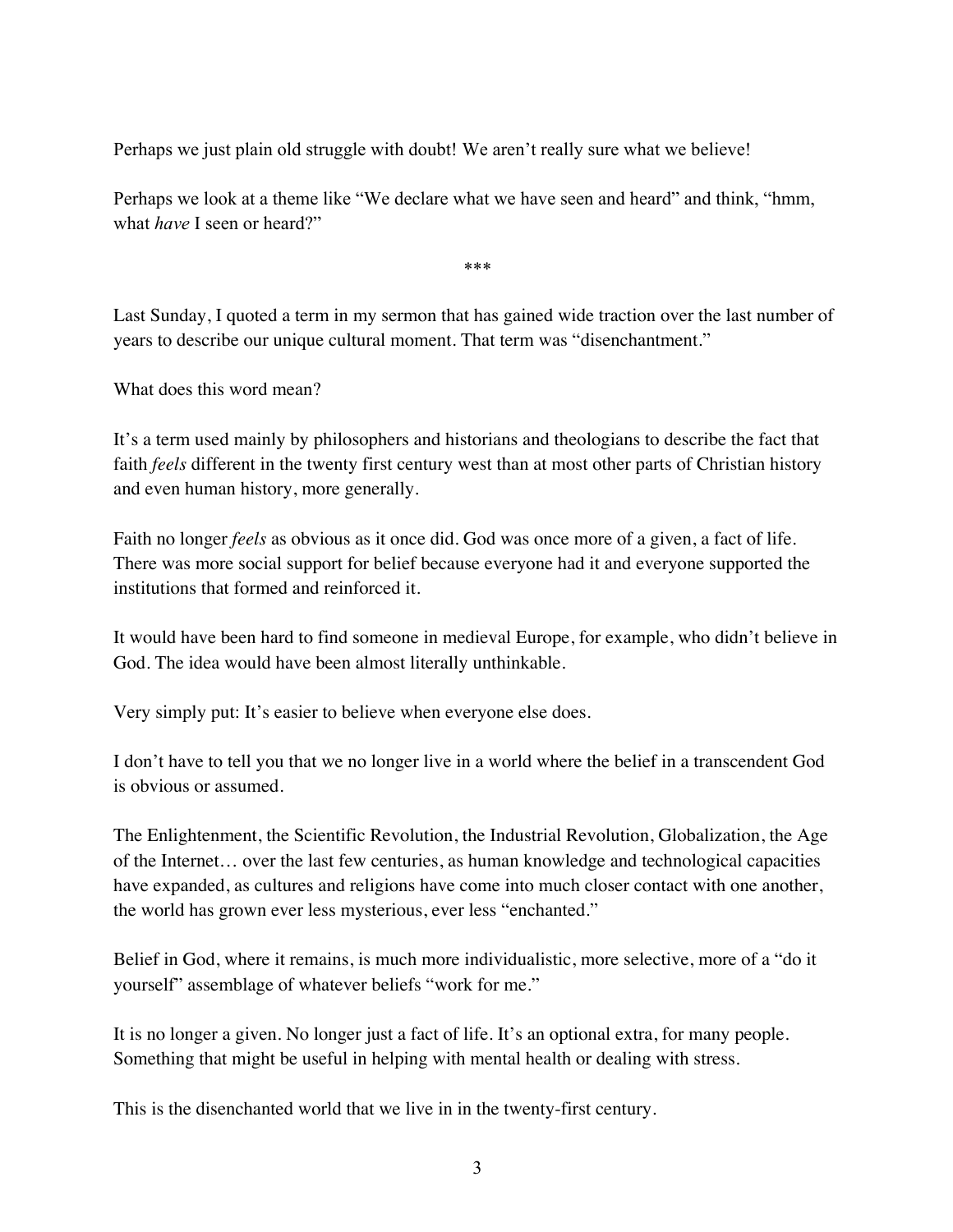And yet this disenchanted world is no less in need of good news than any other "world" at any other point in history.

Sometimes the story of our cultural trajectory in the west is told as a story of liberation from the shackles of superstitions and oppressions of religion. It is told as the story of emancipation, of freedom.

There may be a sliver of truth to this. Certain forms of religion *were* oppressive and we do well to move beyond them.

But if religion and Christianity were just bad news—something that human beings believed when they didn't know better and would inevitably grow out of—we might expect to see certain things in a world where its influence is fading.

We might expect to see a flowering of culture, of wellness and health and vitality and equality and tolerance and community and flourishing once the shackles of religion were shed.

I probably also don't have to tell you that while there are glimpses of this goodness here and there, overall, this is not, in fact, what we see in the post-Christian west.

What we in fact see are...

- … skyrocketing rates of depression and anxiety and addictions of all kinds
- … an ever-widening gap between rich and poor
- … weakening commitments to institutions of all kinds
- … an explosion of shallow and vulgar forms of entertainment
- … divisive and polarizing public discourse
- … an unhealthy dependence upon technology
- … and people hiving off into endless categories of identity and fighting for territory.

We also see despair. We see people adrift, struggling with meaninglessness and isolation and loneliness. We see people lacking a coherent vision of either the past or the future within which to anchor their lives, lacking a compelling a hope to guide their action in the present.

This is particularly true among the young.

This week, Ross Douthat wrote a column for *The New York Times* about the phenomenon of young people saying that they don't want to have children because they fear raising them in the world they are inheriting.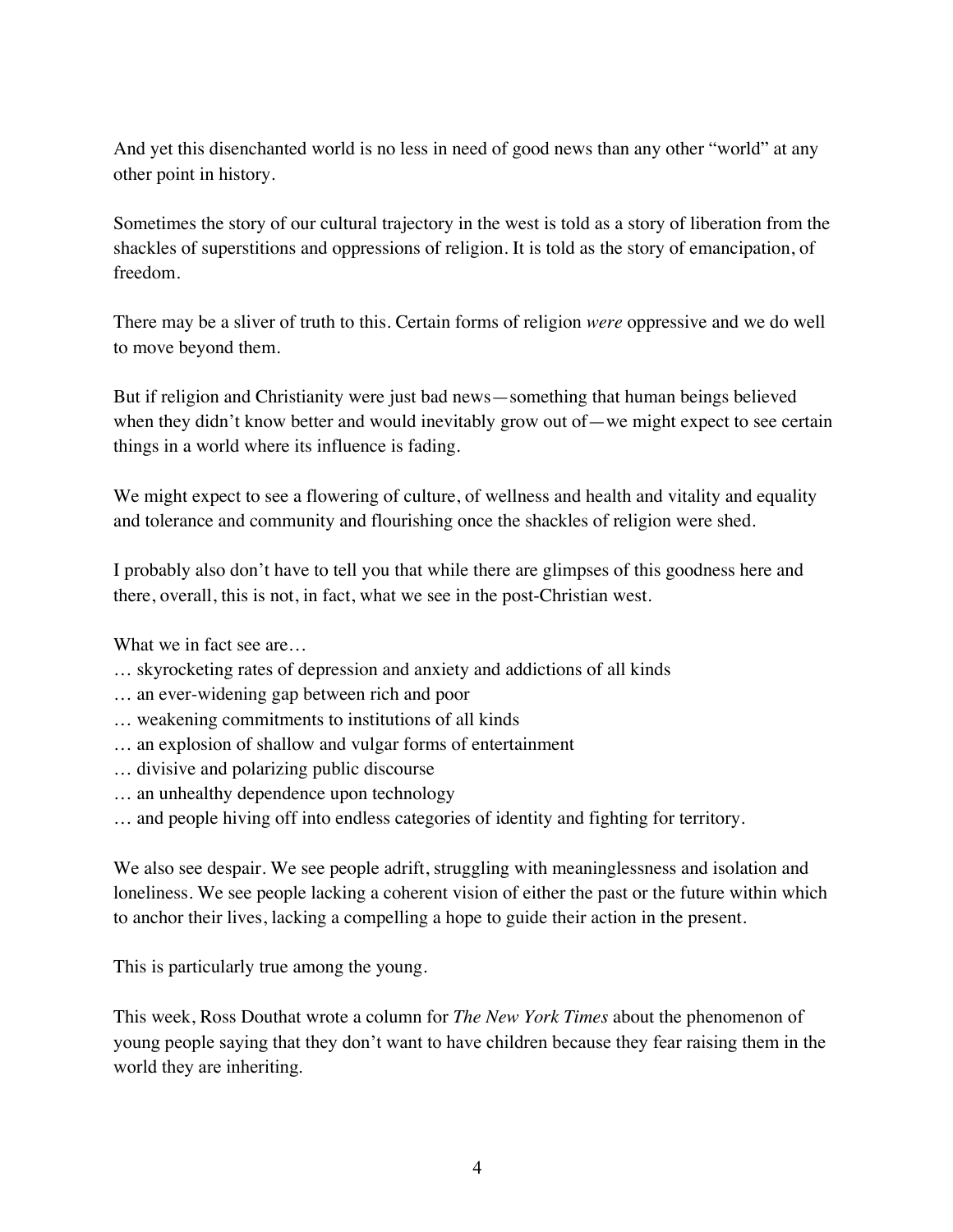The specific reason for this addressed in his article was the threat posed by climate change, but I have heard many others. It could be racial injustice or the economy and a lack of employment options or the ugliness of the world of social media or a difficulty in forming meaningful stable relationships with people that have shared values.

It's not uncommon to hear people south of thirty complain that the world is too messed up to bring children into.

This, despite the fact that in many ways there has never been a time in history where more people enjoyed more rights, where the standard of living in places like Canada is higher than ever, where until very recently life expectancy was longer than it had ever been (it's gone down in places like Canada mainly due to things like suicide and drug-related deaths), where technology has brought pretty much anything the human mind could dream up to our doorsteps and screen pretty much on demand.

Something else is going on in our despairing moment. Douthat argues that while there are many reasons for the phenomenon of young people not wanting to have children, one that doesn't receive nearly enough attention is religious in nature.

Explanations for the recent surge in teenage misery that focus on the effects of social media, the impact of the pandemic, overprotective parenting and other factors all make a lot of sense.

**But religious shifts belong in that conversation, too, especially since depression and anxiety appear sharpest among the most liberal younger Americans**. If some of the passions of progressivism have their origins in spiritual impulses and aspirations, **the absence of ultimate religious hope may darken the shadows of despair over youngprogressive souls**. 1

I don't bring this article up because I want to make an argument for the ethics of procreation. This is a complicated question with many factors.

I do it to highlight something about our cultural moment, the way our defaults have changed, and the way our horizons have shrunk.

Our cultural despair is religious in nature.

\*\*\*

<sup>1</sup> https://www.nytimes.com/2022/06/08/opinion/children-god-climate-change.html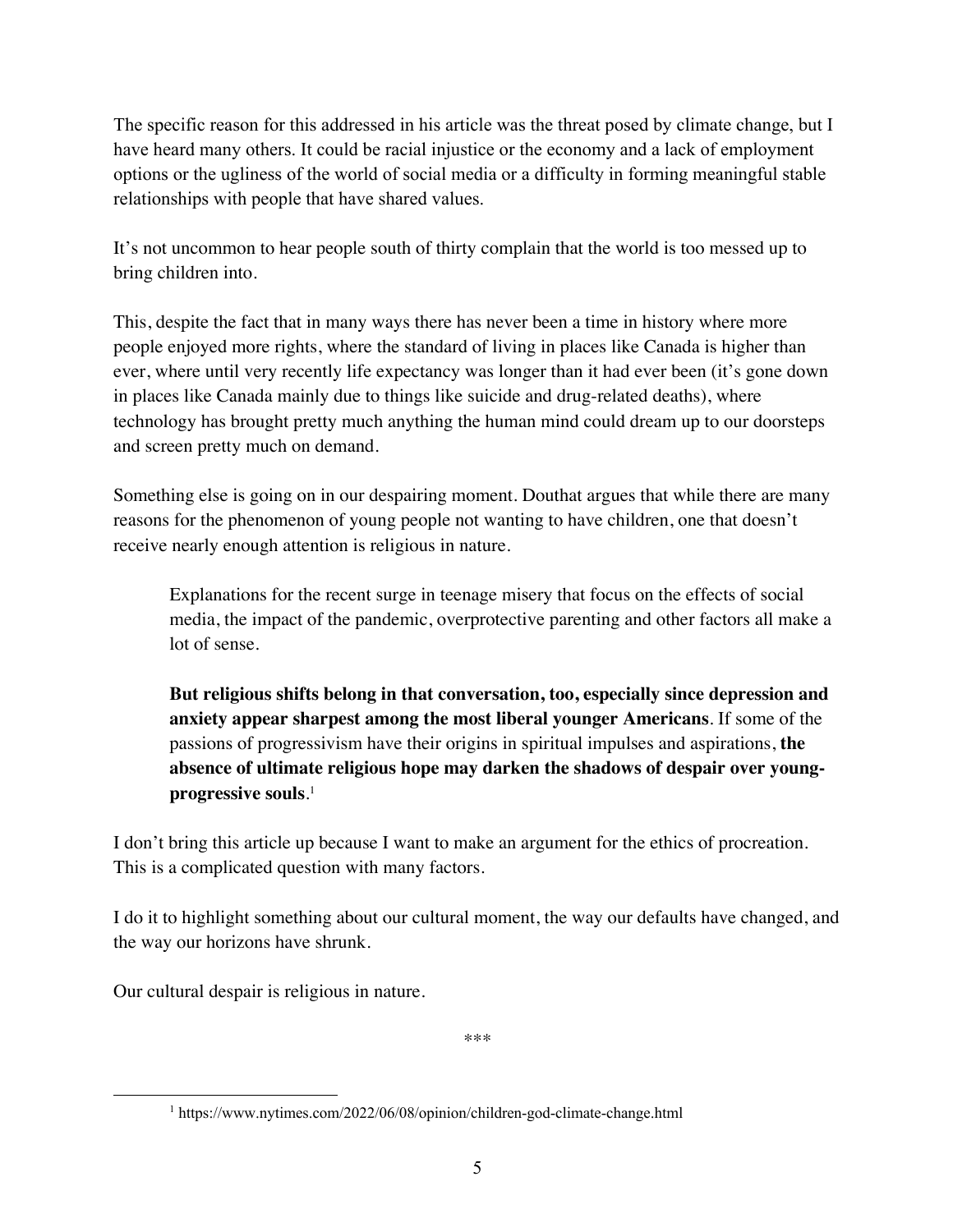Given all this, I think that the theme for the Mennonite Church Canada Gathering this summer could be a timely one.

The scenario that I have just described is not a reality "out there" in the world beyond the four safe walls of the church. Despair and doubt exist in the church, too.

And even if we feel that our hope and faith is strong personally, many of us look around and see friends, kids, colleagues, grandkids, neighbours struggling in all kinds of ways.

These are the cultural waters in which we swim.

And this is the context in which we are called to bear witness to the goodness of God, to the hope offered by Jesus Christ, to the meaning and dignity of human life and the call to rise to the challenge of our vocation.

We've heard two passages of Scripture this morning, one a short Psalm of praise and the opening words to the letter of 1 John.

*There is one who existed from the beginning*… These words echo the first words of Genesis and the first words of the Gospel of John.

*In the beginning God created the heavens and the earth*. *In the beginning was the Word and the Word was with God and the Word was God…*

And now, 1 John 1: *We declare to you what was from the beginning, what we have heard, what we have seen with our eyes, what we have looked at and touched with our hands, concerning the word of life.*

The God who brought something out of nothing in Genesis 1, the eternal Word of John 1… this God has come near in Jesus Christ. We saw him, John says. We heard his voice. We touched the word of life!

Two thousand years later, we are the inheritors of this testimony. We have been caught up in this story. We have not seen or heard in the same way as John, but we, too, are participants in this life, this vision of what our world can (and will) be.

And that word—"participants"—is important. We are participants, not engineers. We join in with what God has done, is doing, and will do.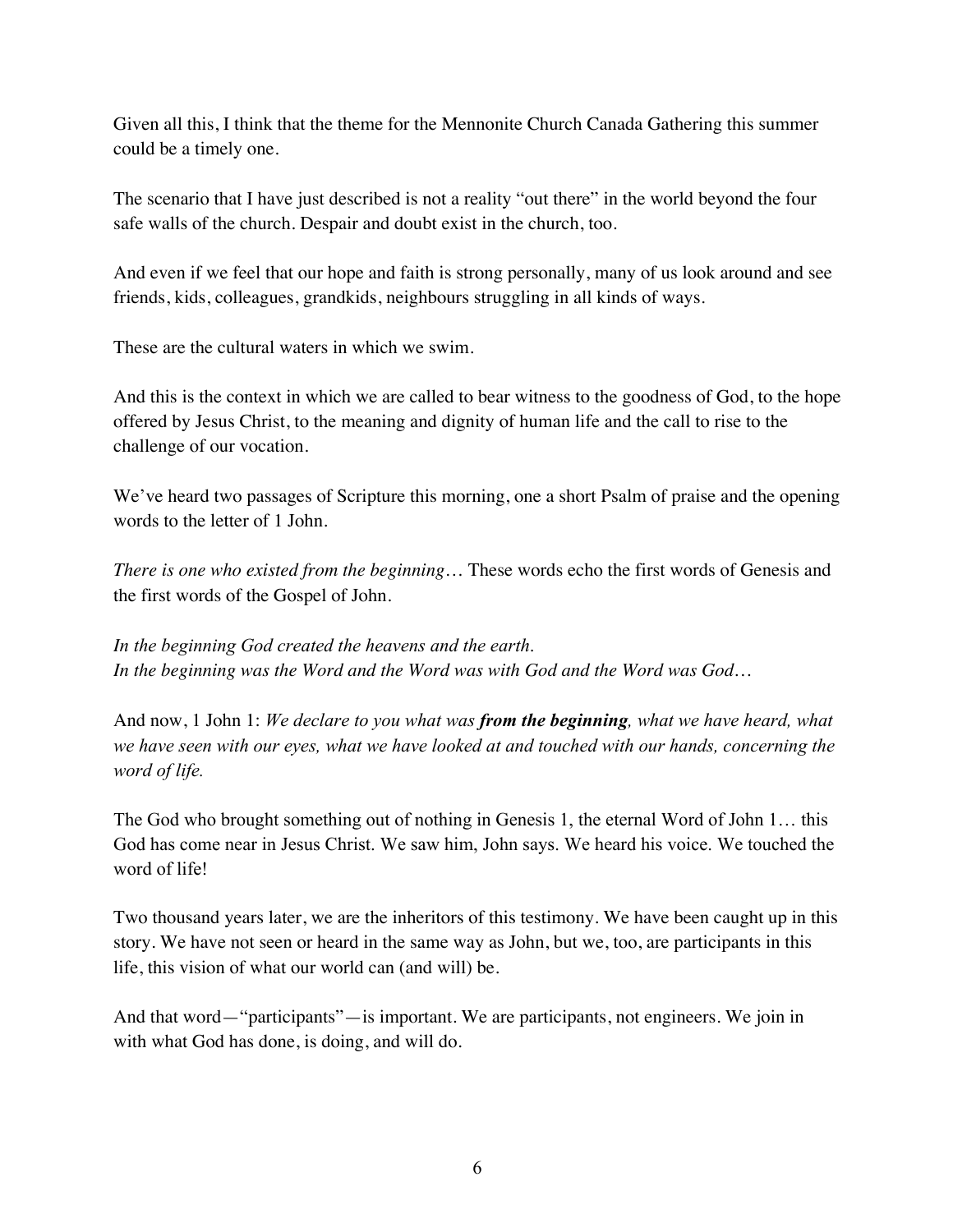We amplify the goodness, justice, righteousness, mercy and compassion of God in the world. We pursue the *shalom* of God in a world of disharmony and confusion and chaos.

We speak of what we have seen and heard, of the forgiveness of God, of the love that created and sustains the world and gives shape and dignity and purpose to our lives.

And then Psalm 117, which points to the faithfulness of this God's love for us and for the world.

We've heard it in the NIV. I want to read it again in a translation by a Jewish scholar named Pamela Greenberg. Here's how she translates it in *The Complete Psalms*:

Shine praises upon God, all nations; Let all the world approach you with worship.

For your love has won us over; your loyalty exists for all time—praise God.2

I love that line. *Your love has won us over*.

This, ultimately, is what a despairing world is looking for in all kinds of ways, some good, many not so good.

Love.

People want to be loved, to know that they have value that they don't have to earn, to believe that they *matter*. This is such a deep and profound human need.

And the gospel of Jesus Christ meets it in the deepest and most profound way. It says that God *so loved* the world (which includes us!), that in Christ, he went the way of the cross for our salvation.

This is what I hope that we will boldly declare in Edmonton this summer. That the love of God, in Christ, has won us over. I hope everything that we say and do will be anchored in this.

I hope we will not be afraid to be odd. I hope we will follow Tom Holland's advice (the secular historian that I quoted last week), that we won't try to be a pale imitation of the culture around us, taking its talking points as our starting points.

<sup>&</sup>lt;sup>2</sup> Pamela Greenberg, *The Complete Psalms: The Book of Prayer Songs in a New Translation* (New York: Bloomsbury, 2010), 256.